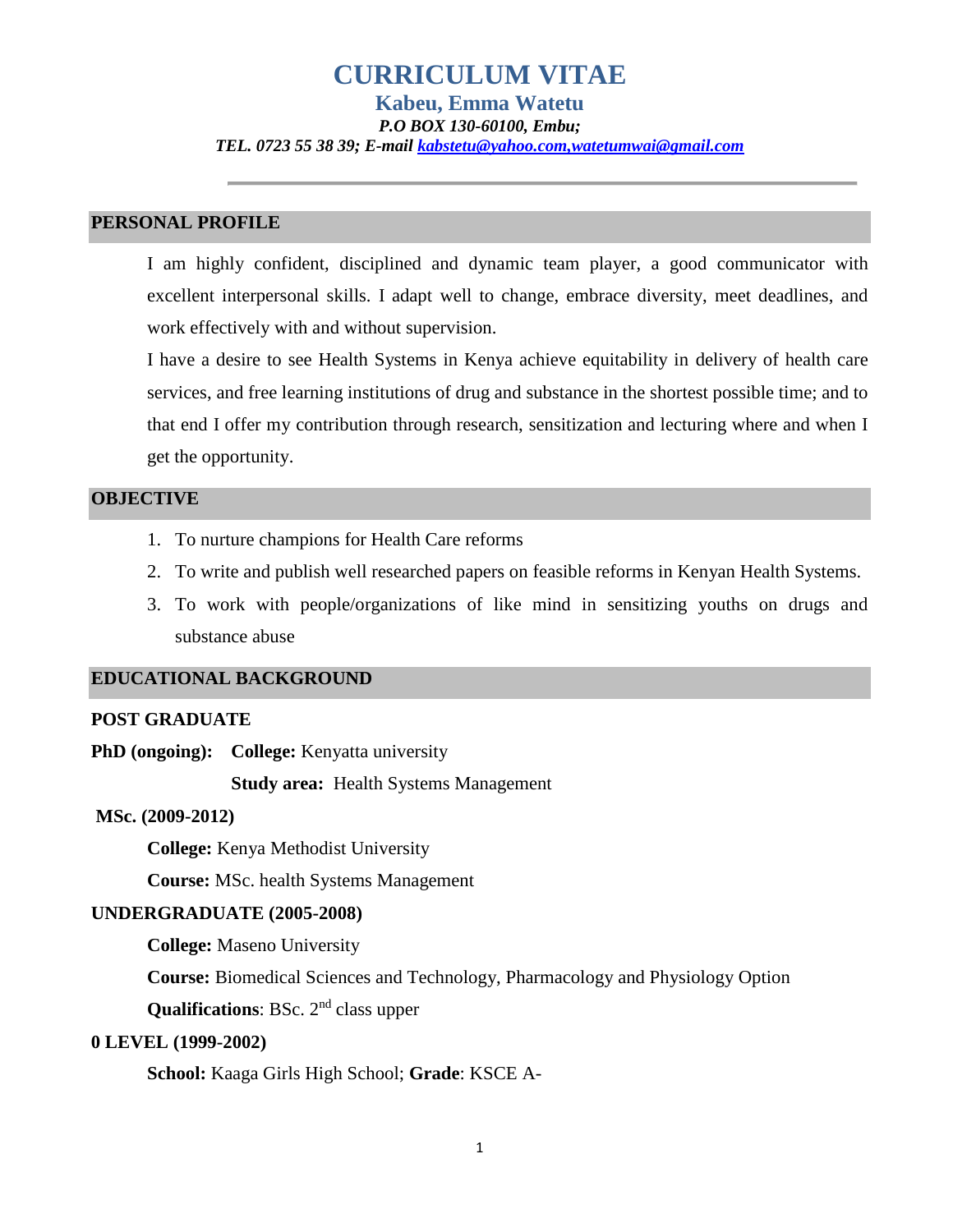#### **WORK EXPERIENCE**

## *CURRENT*

1. **Tutorial Fellow**, Kenyatta University

**Units:** Health Systems Management, Health Project Management

## **2013 Sep -**2014 july

**Tutorial Fellow**, Jaramogi Oginga Odinga University of Science and Technology

#### **2011-2013 August**

- 2. **CURRICULUM COORDINATOR**: Kings Medical College
- 3. **LECTURER**: (Part Time)
- a. **Karatina University College:** (since 2011 august)

**Units:** Human Health and HIV AIDS

b. **Africa Nazarene University (**since 2012 April)

**Units:** child health and nutrition, Drug and substance abuse counseling

c. **Embu College Campus Center** (since 2010 April)

**Units:** child health and nutrition, HIV AIDS and society

## 4. **FOUNDER and DIRECTOR OPERATIONS:** BROOKS Consultancy

Consulting in Alcohol and drug abuse at learning institutions, nutrition & healthy

living, monitoring and evaluation

#### *OCT 2008 TO 2011*

**Manager**, *kabbs* designs and cosmetics

**Duties:** Team building, providing leadership in setting objectives, organization and coordination, directing implementation.

## *JULY TO SEPT 2008*

Attached at BIODEAL laboratories limited

Duties included raw materials and finished products chemical analysis, receiving raw materials and in process quality control

## *SEPT 2005 TO JAN 2006*

Attached at JOYKIM nursing home

Duties included bedside nursing, laundry, lab testing and file keeping